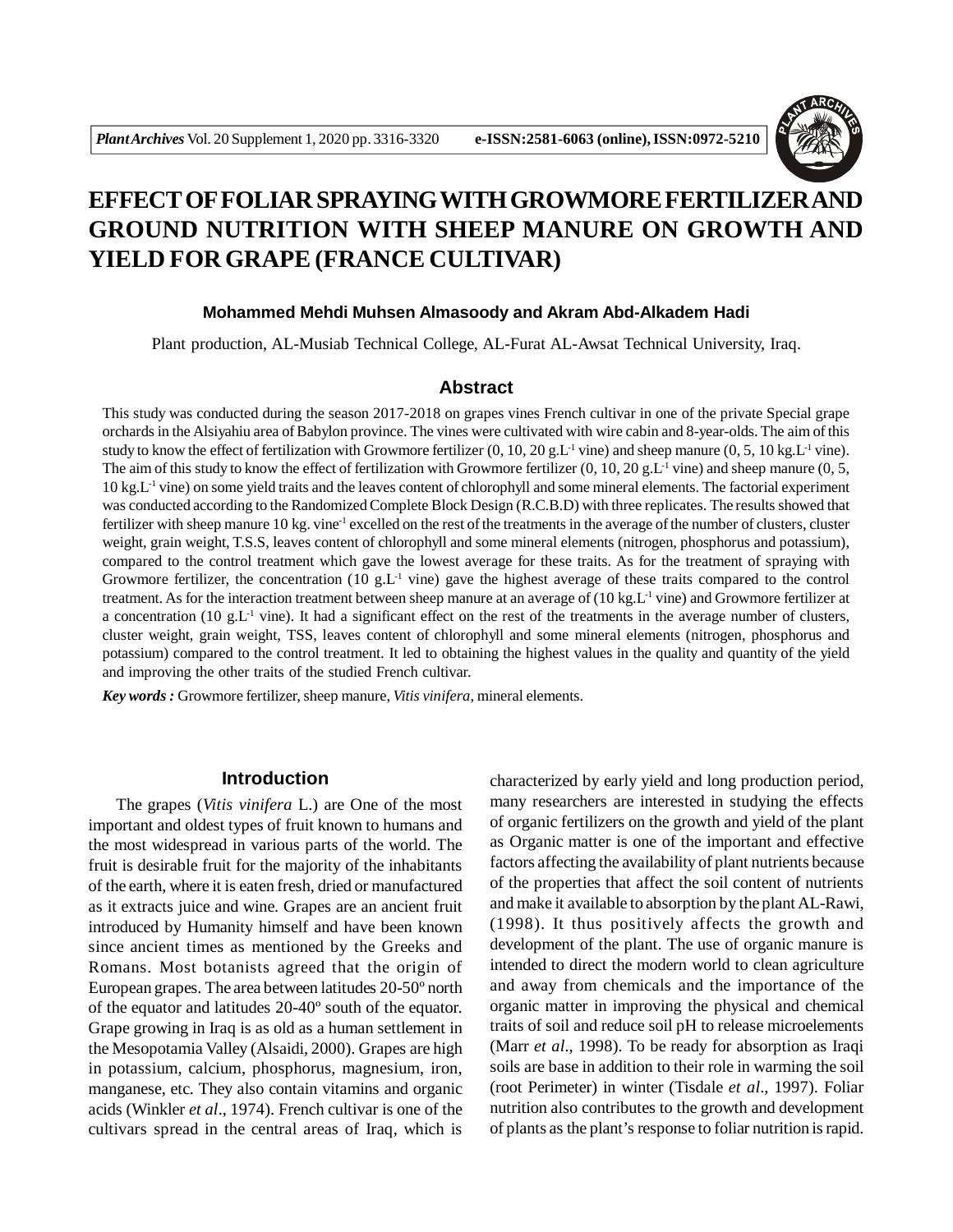| Unit              | Value  | <b>Traits</b> |  |  |  |  |
|-------------------|--------|---------------|--|--|--|--|
|                   | 7.75   | PH            |  |  |  |  |
| $ds.m^{-1}$       | 4.55   | E             |  |  |  |  |
| $g_{\cdot}k^{-1}$ | 472.17 | sand          |  |  |  |  |
| $g.k^{-1}$        | 140.20 | Silt          |  |  |  |  |
| $g_{\cdot}k^{-1}$ | 387.63 | Clay          |  |  |  |  |

**Table 1:** Some physical and chemical traits of field soils.

As they are also widely used for micronutrient because they can be affected by soil factors, oxidation and reduction processes, which affect the availability of these elements (Jawad *et al*., 1988; Mengel, 2002; Havlin *et al*., 2005; Khalil *et al*., 2008). Abdul, (1988) showed that 85% of the plant's nutrient requirements for horticultural crops can be met by leaves compared to the elements that can be taken by roots. Therefore, foliar fertilization has become common in the present time, especially for fruit trees in order to deepen its roots and that most of the fertilizers remain close to the soil surface as well as slow movement to the root zone, in the depths of the soil, there are some necessary micronutrient such as iron and zinc, but trees cannot benefit from them because of the residues of oxygen in these depths, So foliar fertilizers should be used to ensure improved quality and quantity yield, Hashem, (2016) showed that organic fertilization of grape vines with sheep manure resulted in a significant increase in grain weight, number of clusters and total yield. Aldujaily *et al*., (1994) observed that the spraying of micronutrient on the grape vines of the Des Alanz cultivar increased the weight of the grain, the number of clusters and the total yield. Due to the nutritional and economic importance of grapes, this study came to know the role of fertilizer (Grow More) and sheep manure in the growth and yield of grapes.

#### **Materials and methods**

This study was conducted during the season 2017- 2018 in one of the private Special grape orchards in the Alsiyahiu area of Babylon province. The grape growing of all cultivars is spread in this region. The vines were cultivated with wire cabin and 8-year-olds and it is irrigated by surface irrigation. They were well serviced by weeding. The experiment was conducted according to the Randomized Complete Block Design (R.C.B.D) with three replicates, as where the lines of vines were chosen and the vines of the experiment were marked. The experiment included three levels of organic fertilizer (sheep manure) are  $(0, 5, 10 \text{ kg} \cdot \text{L}^{-1} \text{ vine})$  and three levels of Grow More fertilizer  $(0, 10, 20 \text{ g.L}^{-1} \text{ vine})$ . The organic **Table 2:** Growmore fertilizer components.

fertilizer (sheep manure) was added at the beginning of December 2018 by trenching around the trees 30-40 cm deep (Kessel, 2003) and then covered with soil. The fertilizer Grow More sprayed on the leaves with three dates, where sprayed vines before flowering, after flowering and when holding fruits. The spray was done in the early morning with the addition of drops of Dishwashing solution to increase the surface tension and adhesion of the solution drops to the leaves. The orchard soil was analyzed after taking a sample depth of 30 cm in table 1 and the results were analyzed statistically, the factorial experiment was conducted according to the Complete Randomized Blocks Design with three replications. The averages were compared according to Duncan polynomial test at a probability level of 0.05%. (Al-Rawi and Khalaf Allah, 1988).

#### **The studied traits**

- **1. The number of clusters:** Calculated for all treatment.
- **2. The average cluster weight (g):** It was measured by electric balance. It weighed for all treatments and for each replicate and then take their average
- **3. The grain weight (g):** was measured after separated it from clusters and weighed by a sensitive balance and calculated at the harvest.
- **4. The leaves content of Chlorophyll (SPAD):** It was estimated for adult and full-length leaves in the grains maturation stage by a chlorophyll meter Chlorophylmeter type Spade-502 equipped from Minolta Co. JAPANESE LTD.
- **5. Total Soluble Solids Percentage (T.S.S):** It was estimated at the Picking by squeezing a number of grains that were randomly taken from the treatments and were read by Hand Refractometer (AOAC, 1970). An average of five readings was taken to represent the percentage of total T.S.S.
- **6. The leaves content of (nitrogen, phosphorus, potassium) (%):** Mineral elements were estimated by collecting adult leaves and opposite clusters from the main fruit branches that amounted there completing explanation with their necks in mid-July. It was washed with water and then distilled water and then placed in perforated paper bags and placed in the electric oven (Oven) at 65°C. After the leaves samples and their necks were milled by using an electric miller and then taken 0.5 g. The total nitrogen was estimated using Microkjeldahl and according to the recommendations (A.O.A.C, 1970) while the phosphorus was estimated

| - -<br>. . |         | --<br>n. | ∽<br>Fe | Uα   | Мg   | ~<br>U | $\blacksquare$<br>Mn | ~    | --          | --<br>,,<br>44 | Mo    | <b>Element</b>    |
|------------|---------|----------|---------|------|------|--------|----------------------|------|-------------|----------------|-------|-------------------|
| ഹ<br>ΔU    | ഹ<br>Д, | ഹ<br>ΖU  | 0.01    | 0.05 | 0.10 | 0.05   | 0.05                 | 0.20 | 020<br>U.ZU | 0.05           | 0.005 | Percentage $(\%)$ |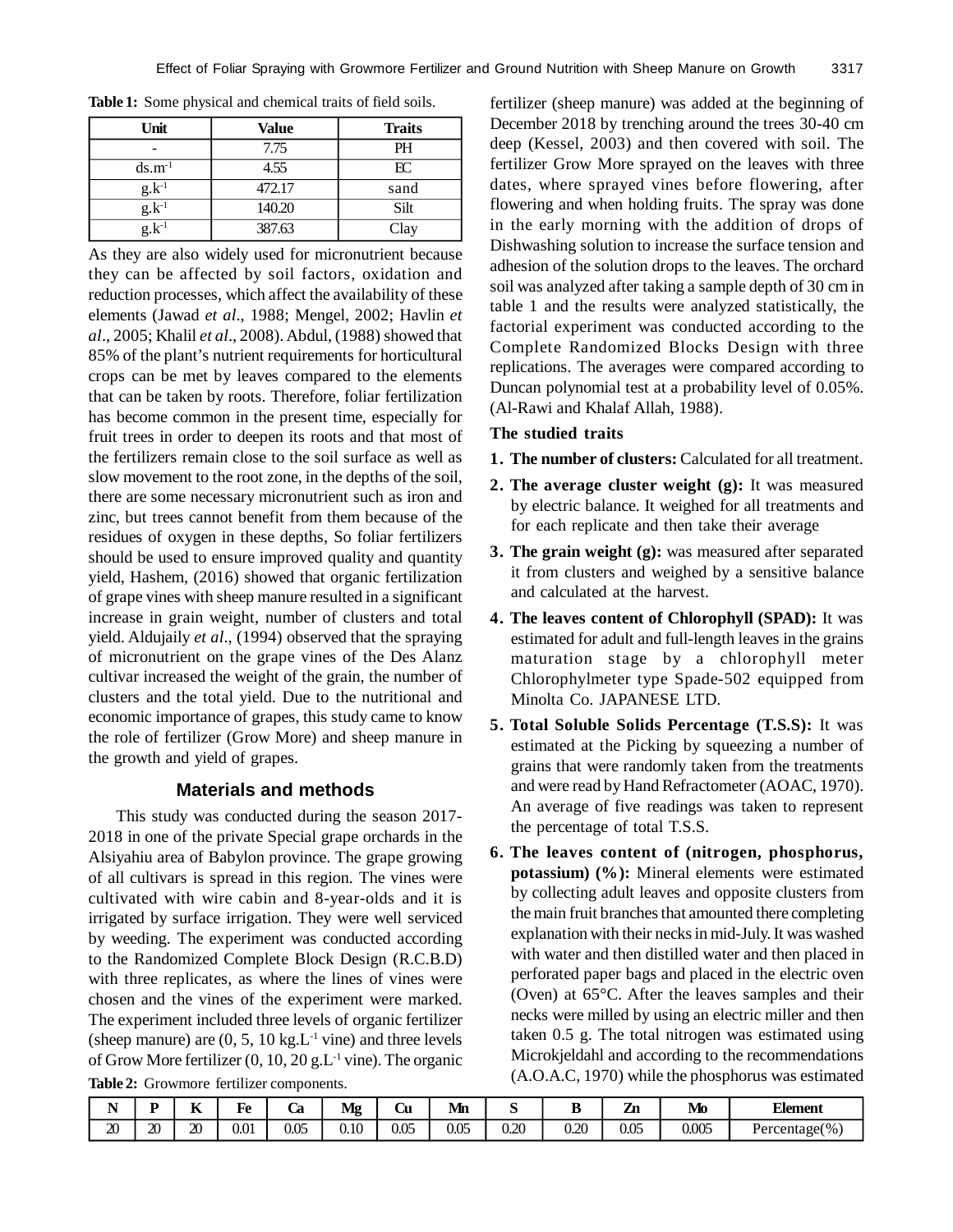| Table 3: Effect of foliar spraying with Growmore fertilizer and ground nutrition with sheep manure on some yield and the leaves |  |  |  |  |  |
|---------------------------------------------------------------------------------------------------------------------------------|--|--|--|--|--|
| content of chlorophyll for grape vines (France cultivar).                                                                       |  |  |  |  |  |

|                                              |                                        | The number   |              | The cluster  | The grain    |                       | The leaves content of |  |
|----------------------------------------------|----------------------------------------|--------------|--------------|--------------|--------------|-----------------------|-----------------------|--|
| <b>Fertilization</b>                         | <b>Spraying</b>                        | of clusters  |              | Weight (g)   | Weight $(g)$ |                       | chlorophyll (SPAD)    |  |
|                                              | Without Spraying                       | 13.30        |              | 173.10       | 4.10         |                       | 25.10                 |  |
| Without fertilization                        | $\overline{10}$ g.L <sup>-1</sup> vine | 16.10        |              | 198.37       | 4.72         |                       | 33.00                 |  |
|                                              | 20 $g.L^{-1}$ vine                     | 17.00        |              | 200.19       | 4.83         |                       | 33.73                 |  |
|                                              | <b>Without Spraying</b>                | 14.73        | 182.00       |              | 4.33         |                       | 28.17                 |  |
| Sheep manure $(5)$ kg.L <sup>-1</sup> vine   | 10 $g.L^{-1}$ vine                     | 22.11        |              | 264.12       | 6.00         |                       | 38.00                 |  |
|                                              | 20 $g.L^{-1}$ vine                     | 24.07        |              | 283.74       | 7.92         |                       | 40.02                 |  |
|                                              | <b>Without Spraying</b>                | 15.20        |              | 187.11       | 4.40         |                       | 30.30                 |  |
| Sheep manure (10) $k g.L^{-1}$ vine          | 10 $g.L^{-1}$ vine                     | 18.30        |              | 245.33       | 5.02         |                       | 34.22                 |  |
|                                              | 20 $g.L^{-1}$ vine                     | 20.20        |              | 232.10       | 5.40         |                       | 36.19                 |  |
| L.S.D 5%                                     |                                        | 6.36         |              | 54.39        |              | 2.26                  | 8.29                  |  |
|                                              |                                        |              |              |              |              |                       |                       |  |
| <b>Fertilization</b>                         | The number                             | The cluster  |              | The grain    |              |                       | The leaves content of |  |
| averages                                     | of clusters                            | Weight $(g)$ |              | Weight $(g)$ |              |                       | chlorophyll (SPAD)    |  |
| Without fertilization                        | 15.47                                  | 190.60       |              | 4.55         |              |                       | 30.61                 |  |
| Sheep manure $(5)$ kg.L <sup>-1</sup> vine   | 20.30                                  | 243.30       |              | 6.08         |              | 35.40                 |                       |  |
| Sheep manure( $10$ ) kg.L <sup>-1</sup> vine | 17.83                                  | 221.50       |              | 4.94         |              | 33.57                 |                       |  |
| L.S.D 5%                                     | 3.67                                   | 31.40        |              |              | 1.30         |                       | 2.25                  |  |
| <b>Spraying</b>                              | The number                             | The cluster  |              | The grain    |              | The leaves content of |                       |  |
| averages                                     | of clusters                            | Weight $(g)$ | Weight $(g)$ |              |              |                       | chlorophyll (SPAD)    |  |
| Without Spraying                             | 14.41                                  | 180.70       |              |              | 4.28         |                       | 27.86                 |  |
| $10 \text{ g.L}^{-1}$ vine                   | 18.84                                  | 235.90       |              |              | 5.25         |                       | 35.07                 |  |
| 20 $g.L^{-1}$ vine                           | 20.36                                  | 232.10       |              | 5.40         |              |                       | 36.65                 |  |
| LS.D 5%                                      | 3.67                                   | 31.40        |              | 1.30         |              | 2.25                  |                       |  |

by the method of ammonium molybdate in Spectrophotometer along a wavelength of 620 nm and potassium was estimated using Flame photometer.

#### **Results and Discussion**

## **Effect of foliar spraying with Growmore fertilizer and ground nutrition with sheep manure on some yield and the leaves content of chlorophyll for grape vines (France cultivar)**

The results in table 3, showed significant differences in the interaction treatment between levels of organic fertilization with sheep manure at an average of  $(5 \text{ kg.L}^{-1})$ vine) and Growmore fertilizer at a concentration of (20  $g.L^{-1}$  vine) in its effect on the number of clusters, cluster weight (g), grain weight (g) and the leaves content of chlorophyll (SPAD) gave the highest average of the above traits which amounted to (24.07, 283.74 g, 792 g, 40.02 (SPAD), respectively. This reason may be due to that the organic matter works to improve the physical and fertility traits by increasing the availability of nutrients as a result of the adding of organic fertilizers, including sheep manure and thus increased absorption by the plant as well as contain these fertilizers on the macro and micro nutrients necessary to conducted to biological processes within the plant, including magnesium, Iron and the

importance of these elements in the formation of chlorophyll (Rosen and Bierman, 2007). As well as the role of organic matter in the availability of nutrients in the soil, including nitrogen and magnesium by increasing the acidity of the soil all these causes lead to an increase of chlorophyll, which leads to increased photosynthesis process and thus increase the processed food, which leads to increased vegetative growth and increased leaves area and Increasing the effectiveness of food processing, which contributes to the accumulation of larger amounts of carbohydrates. Growmore fertilizer may be due to the increase in the above traits of this nutrient content of the macro and micronutrients that have a significant role in cell division and increased food manufacturing processes (El-Ghamry *et al*., 2009). These elements contribute to the activation of bioactivities and their role in stimulating the physiological and biochemical processes. These elements are involved in the construction of proteins and the manufacture of carbohydrates by building chlorophyll and stimulate the process of photosynthesis, which led to improve the growth and yield of grapes and also participate in the construction and promotion of the work of many enzymes and enzymatic attachments and the rules of Purine and pyrimidine which leads to increase Vegetative growth thus increases the photosynthesis and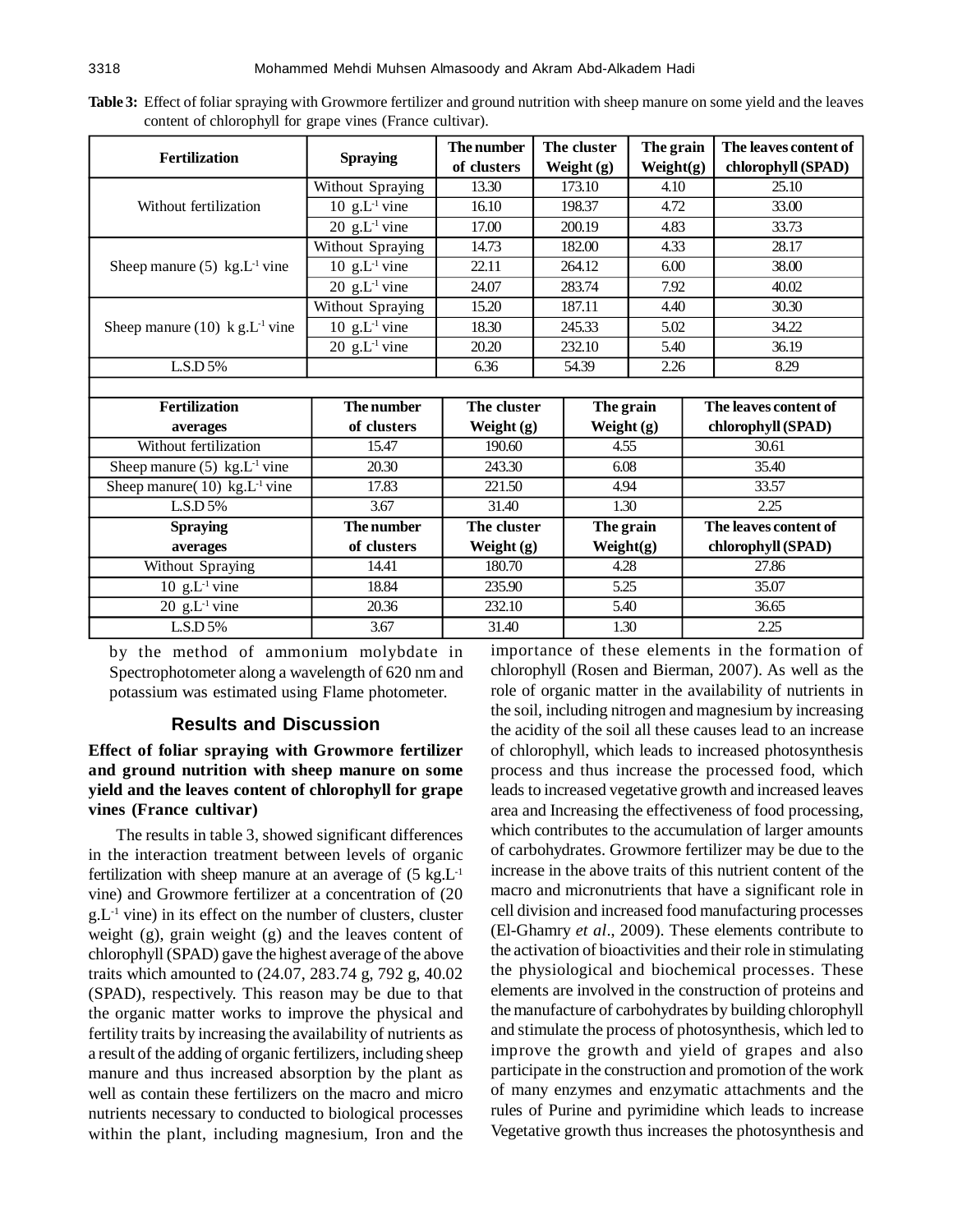|                                              |                    | The number    |              | The cluster  | The grain    |       | The leaves content of |  |
|----------------------------------------------|--------------------|---------------|--------------|--------------|--------------|-------|-----------------------|--|
| <b>Fertilization</b>                         | <b>Spraying</b>    | of clusters   |              | Weight $(g)$ | Weight $(g)$ |       | chlorophyll (SPAD)    |  |
|                                              | Without Spraying   | 13.30         |              | 173.10       | 4.10         |       | 25.10                 |  |
| Without fertilization                        | 10 $g.L^{-1}$ vine | 16.10         | 198.37       |              | 4.72         |       | 33.00                 |  |
|                                              | 20 $g.L^{-1}$ vine | 17.00         |              | 200.19       | 4.83         |       | 33.73                 |  |
|                                              | Without Spraying   | 14.73         | 182.00       |              | 4.33         |       | 28.17                 |  |
| Sheep manure $(5)$ kg.L <sup>-1</sup> vine   | 10 $g.L^{-1}$ vine | 22.11         |              | 264.12       | 6.00         |       | 38.00                 |  |
|                                              | 20 $g.L^{-1}$ vine | 24.07         |              | 283.74       | 7.92         |       | 40.02                 |  |
|                                              | Without Spraying   | 15.20         |              | 187.11       | 4.40         |       | 30.30                 |  |
| Sheep manure (10) $k g.L^{-1}$ vine          | 10 $g.L^{-1}$ vine | 18.30         |              | 245.33       | 5.02         |       | 34.22                 |  |
|                                              | 20 $g.L^{-1}$ vine | 20.20         |              | 232.10       | 5.40         |       | 36.19                 |  |
| LS.D 5%                                      |                    | 6.36<br>54.39 |              | 2.26         |              | 8.29  |                       |  |
|                                              |                    |               |              |              |              |       |                       |  |
| <b>Fertilization</b>                         | The number         | The cluster   |              | The grain    |              |       | The leaves content of |  |
| averages                                     | of clusters        | Weight $(g)$  |              | Weight $(g)$ |              |       | chlorophyll (SPAD)    |  |
| Without fertilization                        | 15.47              | 190.60        |              | 4.55         |              | 30.61 |                       |  |
| Sheep manure $(5)$ kg.L <sup>1</sup> vine    | 20.30              | 243.30        |              | 6.08         |              |       | 35.40                 |  |
| Sheep manure( $10$ ) kg.L <sup>-1</sup> vine | 17.83              | 221.50        | 4.94         |              |              | 33.57 |                       |  |
| L.S.D 5%                                     | 3.67               | 31.40         |              | 1.30         |              | 2.25  |                       |  |
| <b>Spraying</b>                              | The number         | The cluster   | The grain    |              |              |       | The leaves content of |  |
| averages                                     | of clusters        | Weight $(g)$  | Weight $(g)$ |              |              |       | chlorophyll (SPAD)    |  |
| Without Spraying                             | 14.41              |               | 4.28         |              |              |       | 27.86                 |  |
| $10 \text{ g.L}^1$ vine                      | 18.84              | 235.90        |              |              | 5.25         |       | 35.07                 |  |
| $\overline{20}$ g.L <sup>-1</sup> vine       | 20.36              | 232.10        |              | 5.40         |              |       | 36.65                 |  |
| L.S.D 5%<br>3.67                             |                    | 31.40         |              | 1.30         |              |       | 2.25                  |  |

**Table 4:** Effect of foliar spraying with Growmore fertilizer and ground nutrition with sheep manure on the leaves content of nitrogen, phosphorus, potassium and TSS for grape vines.(France cultivar).

transport of the resulting material (Taiz and Zeiger, 2006).

**Effect of foliar spraying with Growmore fertilizer and ground nutrition with sheep manure on the leaves content of nitrogen, phosphorus, potassium and TSS for grape vines. (France cultivar).**

The results of the statistical analysis in table 4, showed significant differences (below the probability level of 5%) to the interaction treatments between the levels of organic fertilization with sheep manure at an average of  $(5 \text{ kg.L}^{-1})$ vine) and Growmore fertilizer at an average of  $(20 \text{ g.L}^{-1})$ vine), where observed from the table gave the highest average in TSS, nitrogen, phosphorus, potassium which amounted to 1.830%, 0.320%, 2.170%, 18.04 respectively, compared to the control treatment which gave the lowest average which amounted to 1.080%, 0.100%, 1.430%, 12.14, respectively. This may be due to sheep manure containing macronutrients necessary for growth, such as nitrogen, which has a role in increasing the number of cells in the leaves and size, also stimulate the plant to produce Auxin, which encourages cell division and elongation of cells. Phosphorus may also play an important role in plant growth, where this component contributes to the formation of energy-rich compounds needed by the plant in the formation of other compounds such as

carbohydrates, phospholipids and co-enzymatic that contribute to the activation of bioactivities, which leads to increase vegetative growth, thus increase the photosynthesis process and the transfer of materials resulted from this process, which came together with Growmore fertilizer that contains macro-nutrients and micro-nutrients, which has many roles in many important physiological processes for the plant (Taiz and Zeiger, 2006; Cheng *et al*., 2003).

### **Conclusions**

Through the study it can be concluded that the sheep manure with Growmore fertilizer or use them individually contributed significantly to the improvement of grape vines of the French cultivar by improving the qualitative and quantitative treats.

#### **References**

- A.O.A.C. (1970). Association of official agriculture chemist. Official Methods of Analysis II th.
- Abdul, Karim Saleh (1988). Physiology of nutrients in the plant. Mosul University Ministry of Higher Education and Scientific Research - Iraq.
- Aldujaily, Jabbar Abbas, Hamdallah Suleiman Zahi and